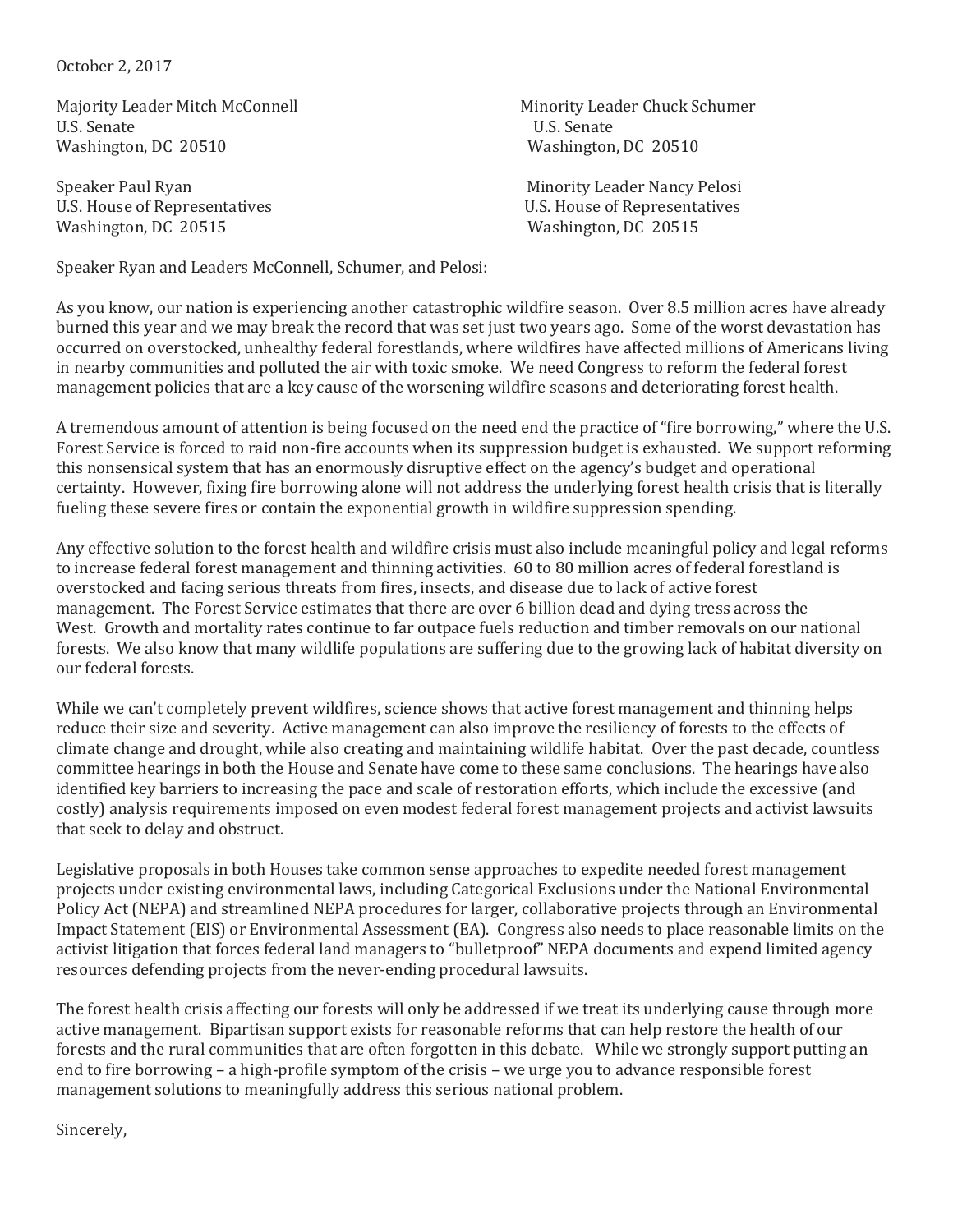Alabama Loggers Council Allegheny Forest Alliance Allegheny Hardwood Utilization Group American Farm Bureau Federation American Forest & Paper Association American Forest Resource Council American Loggers Council Arkansas Timber Producers Association Associated California Loggers Associated Contract Loggers & Truckers of Minnesota Associated Contract Loggers – Idaho Associated Oregon Loggers Association of O&C Counties Audubon Minnesota Black Hills Forest Resource Association Black Hills Regional Multiple Use Coalition California Forestry Association Carolina Loggers Association Cloquet Minnesota Chamber of Commerce Club 20 (Colorado) Colorado Timber Industry Association Communities for Healthy Forests, Inc. Douglas Timber Operators Federal Forest Resource Coalition Forest Resources Association Grand Rapids Minnesota Chamber of Commerce Great Lakes Timber Professionals Association Hardwood Federation Healthy Forests, Healthy Communities Hibbing Minnesota Chamber of Commerce Independent Logging Contractors of Alabama Intermountain Forest Association Intermountain Roundwood Association Itasca Economic Development Corporation, MN Jobs for Minnesota Louisiana Logging Council Louisiana Loggers Association Maple Flooring Association Michigan Association of Timbermen Michigan Forest Products Council Minnesota Deer Hunters Association Minnesota Forest Industries Minnesota Timber Producers Association Mississippi Loggers Association Missouri Logging Council Montana Logging Association Montana Wood Products Association National Alliance of Forest Owners National Wild Turkey Federation New Mexico Forest Industry Association Northern Arizona Loggers Association Pennsylvania Forest Products Association Professional Logging Contractors of Maine Range Assoc. of Municipalities and Schools (MN) Sierra-Cascade Logging Conference